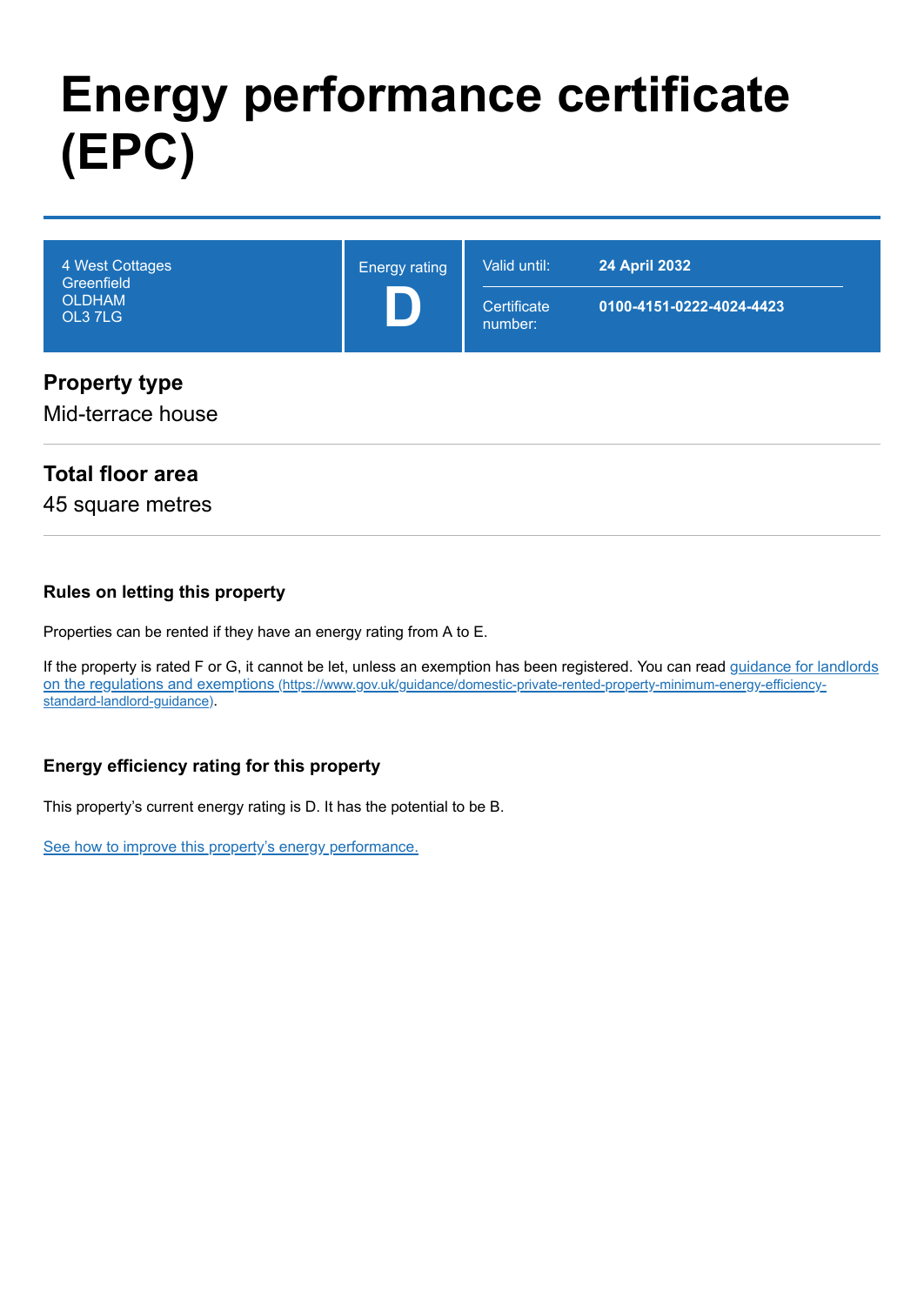| <b>Score</b> | <b>Energy rating</b> | <b>Current</b> | <b>Potential</b> |
|--------------|----------------------|----------------|------------------|
| $92 +$       | $\blacktriangle$     |                |                  |
| 81-91        | В                    |                | 91<br>B          |
| 69-80        | $\mathbf C$          |                |                  |
| 55-68        |                      | 63<br>D        |                  |
| 39-54        | Е                    |                |                  |
| $21 - 38$    | F                    |                |                  |
| $1 - 20$     | Q                    |                |                  |

The graph shows this property's current and potential energy efficiency.

Properties are given a rating from A (most efficient) to G (least efficient).

Properties are also given a score. The higher the number the lower your fuel bills are likely to be.

For properties in England and Wales:

- the average energy rating is D
- the average energy score is 60

#### **Breakdown of property's energy performance**

This section shows the energy performance for features of this property. The assessment does not consider the condition of a feature and how well it is working.

Each feature is assessed as one of the following:

- very good (most efficient)
- good
- average
- poor
- very poor (least efficient)

When the description says "assumed", it means that the feature could not be inspected and an assumption has been made based on the property's age and type.

| <b>Feature</b> | <b>Description</b>                                        | <b>Rating</b> |
|----------------|-----------------------------------------------------------|---------------|
| Wall           | Sandstone or limestone, as built, no insulation (assumed) | Very poor     |
| Roof           | Pitched, 75 mm loft insulation                            | Average       |
| Window         | Fully double glazed                                       | Average       |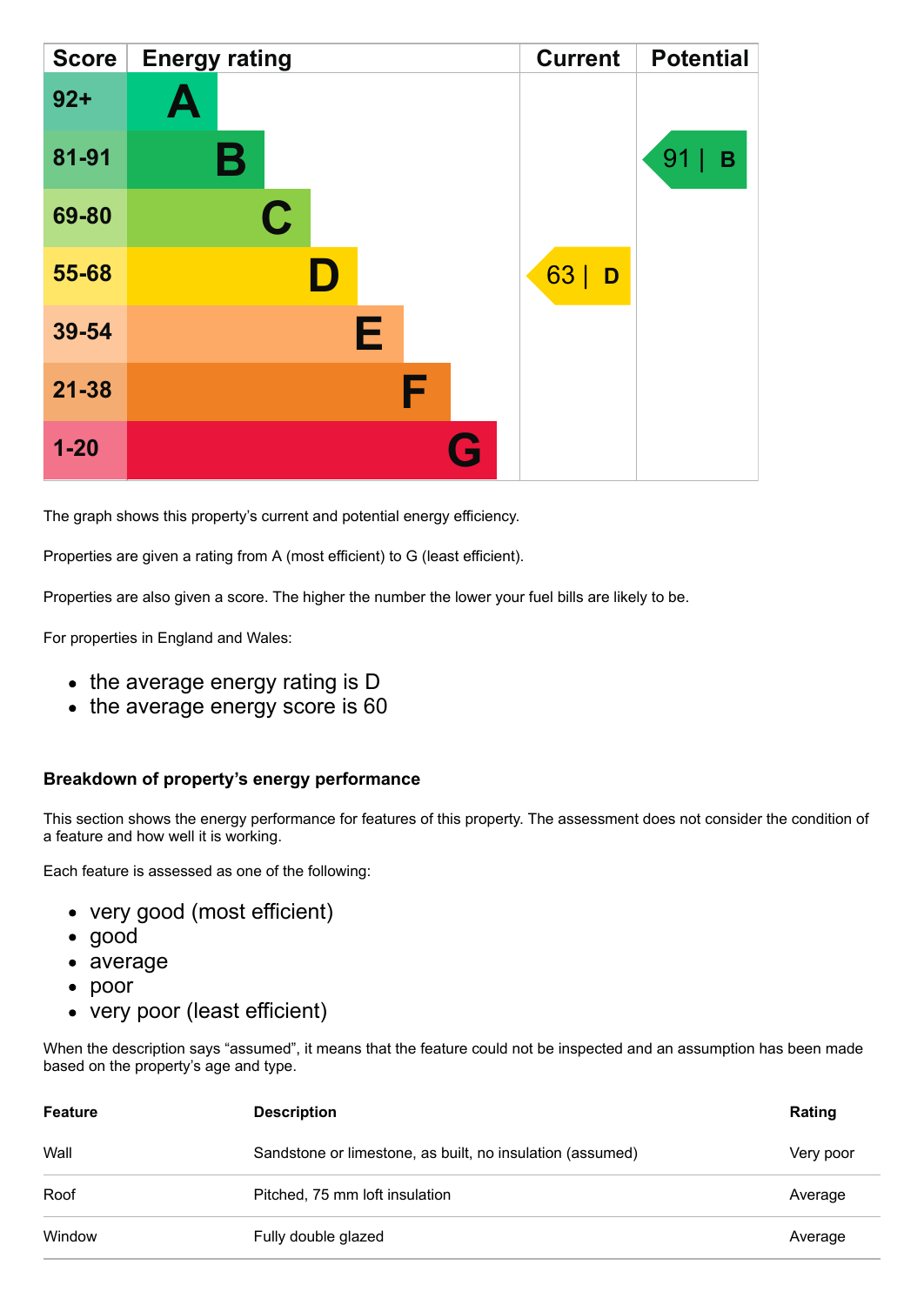| <b>Feature</b>       | <b>Description</b>                       | Rating    |
|----------------------|------------------------------------------|-----------|
| Main heating         | Boiler and radiators, mains gas          | Good      |
| Main heating control | Programmer, room thermostat and TRVs     | Good      |
| Hot water            | From main system                         | Good      |
| Lighting             | Low energy lighting in all fixed outlets | Very good |
| Floor                | Suspended, no insulation (assumed)       | N/A       |
| Secondary heating    | None                                     | N/A       |

# **Primary energy use**

The primary energy use for this property per year is 398 kilowatt hours per square metre (kWh/m2).

What is primary energy use?  $\blacktriangleright$ 

#### **Environmental impact of this property**

This property's current environmental impact rating is D. It has the potential to be A.

Properties are rated in a scale from A to G based on how much carbon dioxide (CO2) they produce.

Properties with an A rating produce less CO2 than G rated properties.

# **An average household produces**

6 tonnes of CO2

# **This property produces**

# **This property's potential production**

0.9 tonnes of CO2

3.2 tonnes of CO2

By making the [recommended changes,](#page-3-0) you could reduce this property's CO2 emissions by 2.3 tonnes per year. This will help to protect the environment.

Environmental impact ratings are based on assumptions about average occupancy and energy use. They may not reflect how energy is consumed by the people living at the property.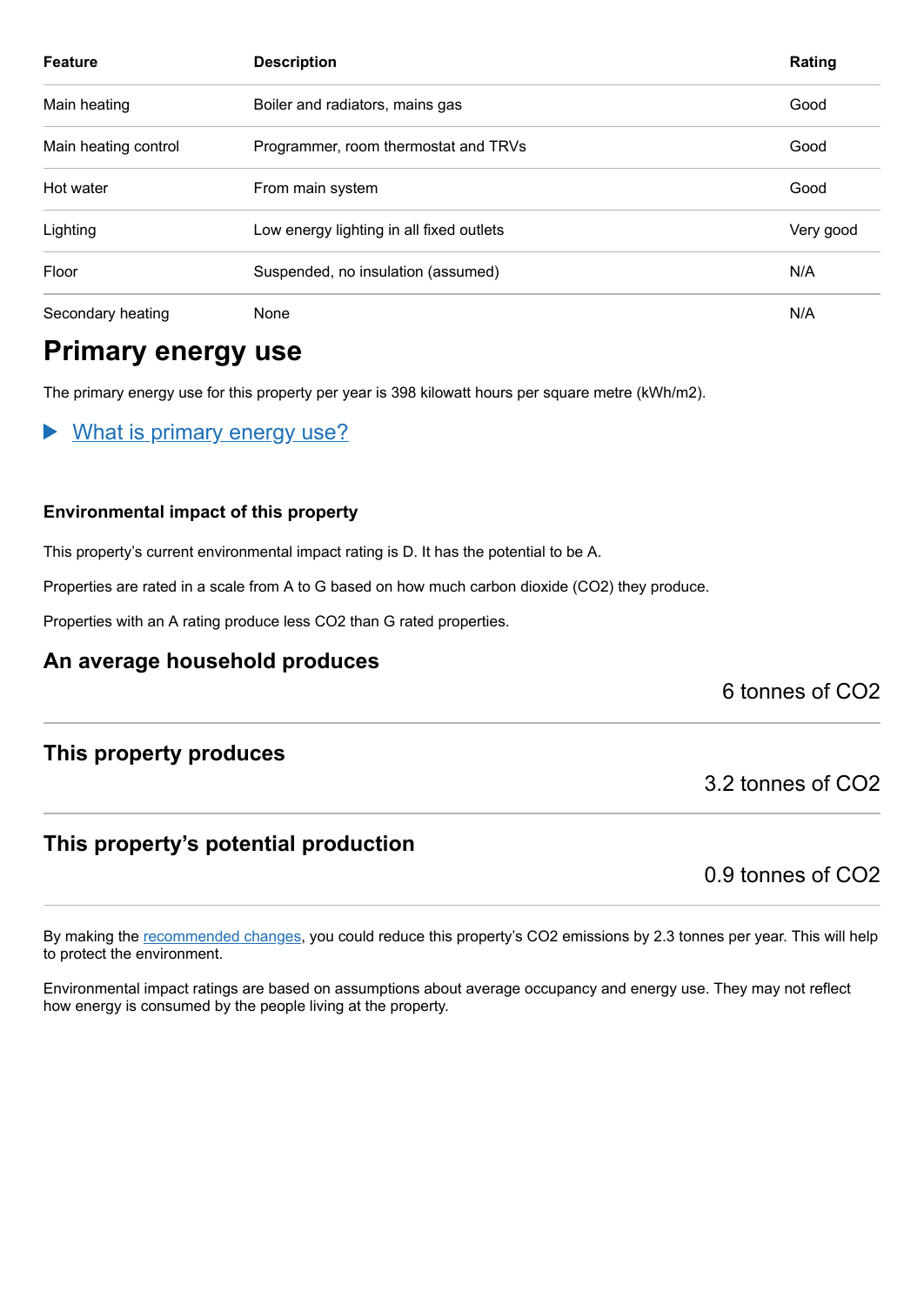# <span id="page-3-0"></span>**Potential energy** rating **B Improve this property's energy performance** By following our step by step recommendations you could reduce this property's energy use and potentially save money. Carrying out these changes in order will improve the property's energy rating and score from D (63) to B (91). **Step 1: Internal or external wall insulation** Internal or external wall insulation **Typical installation cost** £4,000 - £14,000 **Typical yearly saving** £183 **Potential rating after completing step 1** 73 | C **Step 2: Floor insulation (suspended floor)** Floor insulation (suspended floor) **Typical installation cost** £800 - £1,200 **Typical yearly saving** £33 **Potential rating after completing steps 1 and 2** 74 | C Do I need to follow these steps in order?

# **Step 3: Solar water heating**

Solar water heating

# **Typical installation cost**

£4,000 - £6,000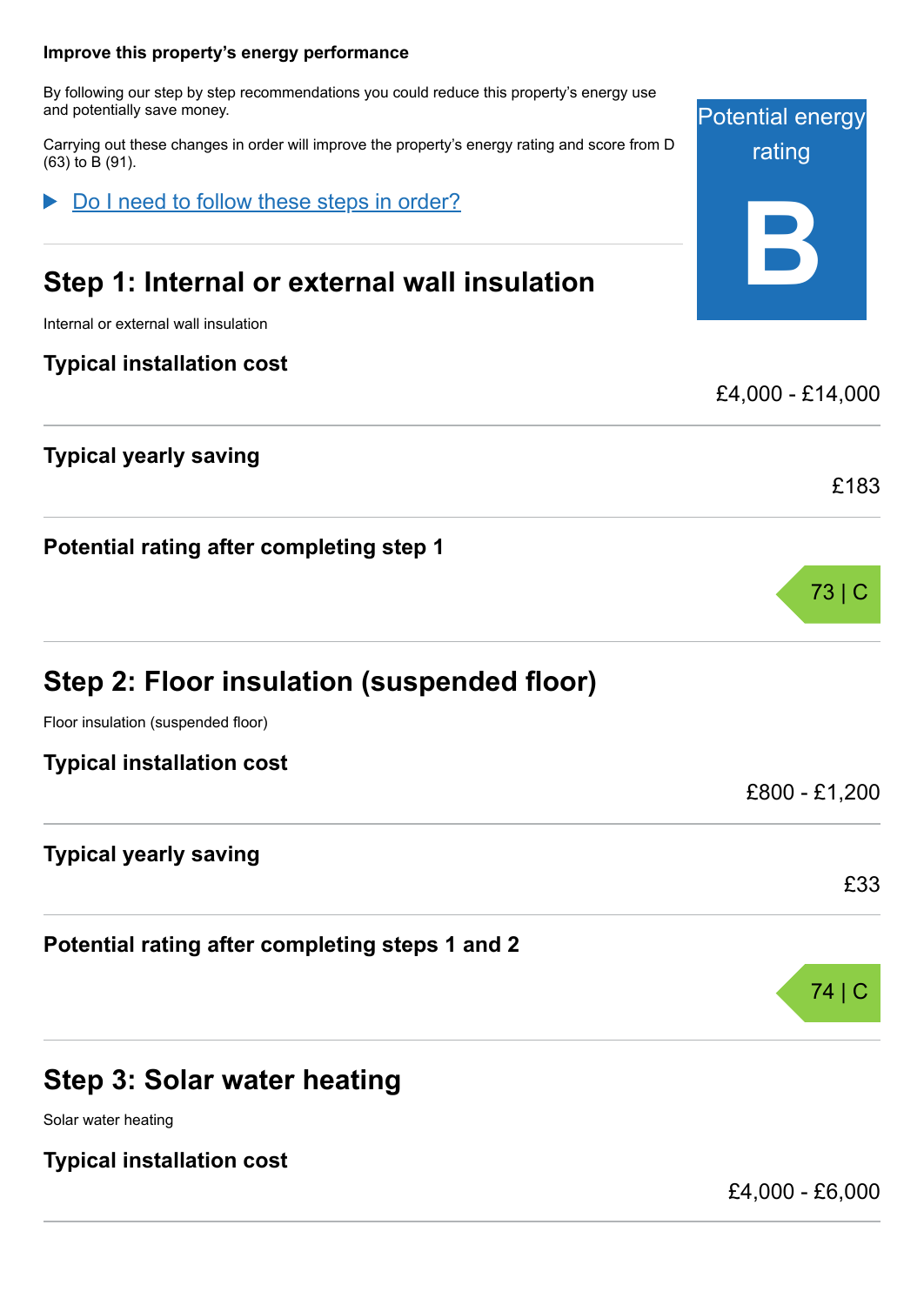| Potential rating after completing steps 1 to 3                                                          |                 |
|---------------------------------------------------------------------------------------------------------|-----------------|
|                                                                                                         | 76   C          |
| Step 4: Solar photovoltaic panels, 2.5 kWp                                                              |                 |
| Solar photovoltaic panels                                                                               |                 |
| <b>Typical installation cost</b>                                                                        |                 |
|                                                                                                         | £3,500 - £5,500 |
| <b>Typical yearly saving</b>                                                                            | £308            |
| Potential rating after completing steps 1 to 4                                                          | $91 \mid B$     |
| <b>Paying for energy improvements</b>                                                                   |                 |
| Find energy grants and ways to save energy in your home. (https://www.gov.uk/improve-energy-efficiency) |                 |
| <b>Estimated energy use and potential savings</b>                                                       |                 |
| Estimated yearly energy cost for this property                                                          |                 |
|                                                                                                         | £669            |

# **Potential saving**

The estimated cost shows how much the average household would spend in this property for heating, lighting and hot water. It is not based on how energy is used by the people living at the property.

The potential saving shows how much money you could save if you [complete each recommended step in order](#page-3-0).

For advice on how to reduce your energy bills visit Simple Energy Advice [\(https://www.simpleenergyadvice.org.uk/\)](https://www.simpleenergyadvice.org.uk/).

# **Heating use in this property**

Heating a property usually makes up the majority of energy costs.

# **Estimated energy used to heat this property**

£236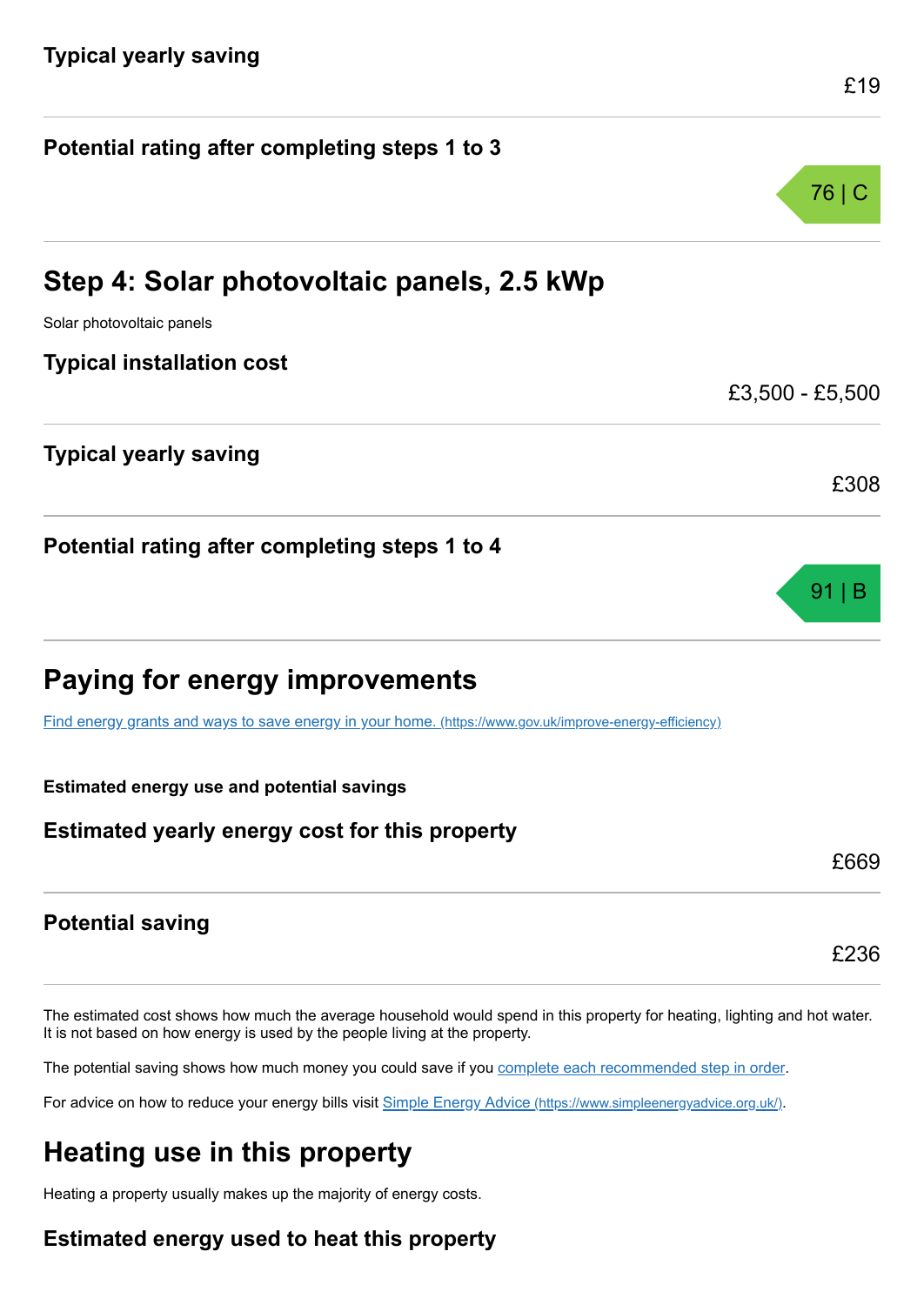# **Water heating**

1533 kWh per year

| Potential energy savings by installing insulation |                        |  |
|---------------------------------------------------|------------------------|--|
| <b>Type of insulation</b>                         | Amount of energy saved |  |
| <b>Loft insulation</b>                            | 351 kWh per year       |  |
| Solid wall insulation                             | 4579 kWh per year      |  |

#### **Contacting the assessor and accreditation scheme**

This EPC was created by a qualified energy assessor.

If you are unhappy about your property's energy assessment or certificate, you can complain to the assessor directly.

If you are still unhappy after contacting the assessor, you should contact the assessor's accreditation scheme.

Accreditation schemes are appointed by the government to ensure that assessors are qualified to carry out EPC assessments.

# **Assessor contact details**

# **Assessor's name**

Mark Taylor

# **Telephone**

01457 871845

#### **Email**

[mark.taylor@bridgesestateagent.co.uk](mailto:mark.taylor@bridgesestateagent.co.uk)

# **Accreditation scheme contact details**

**Accreditation scheme** Stroma Certification Ltd

# **Assessor ID**

STRO005145

# **Telephone**

0330 124 9660